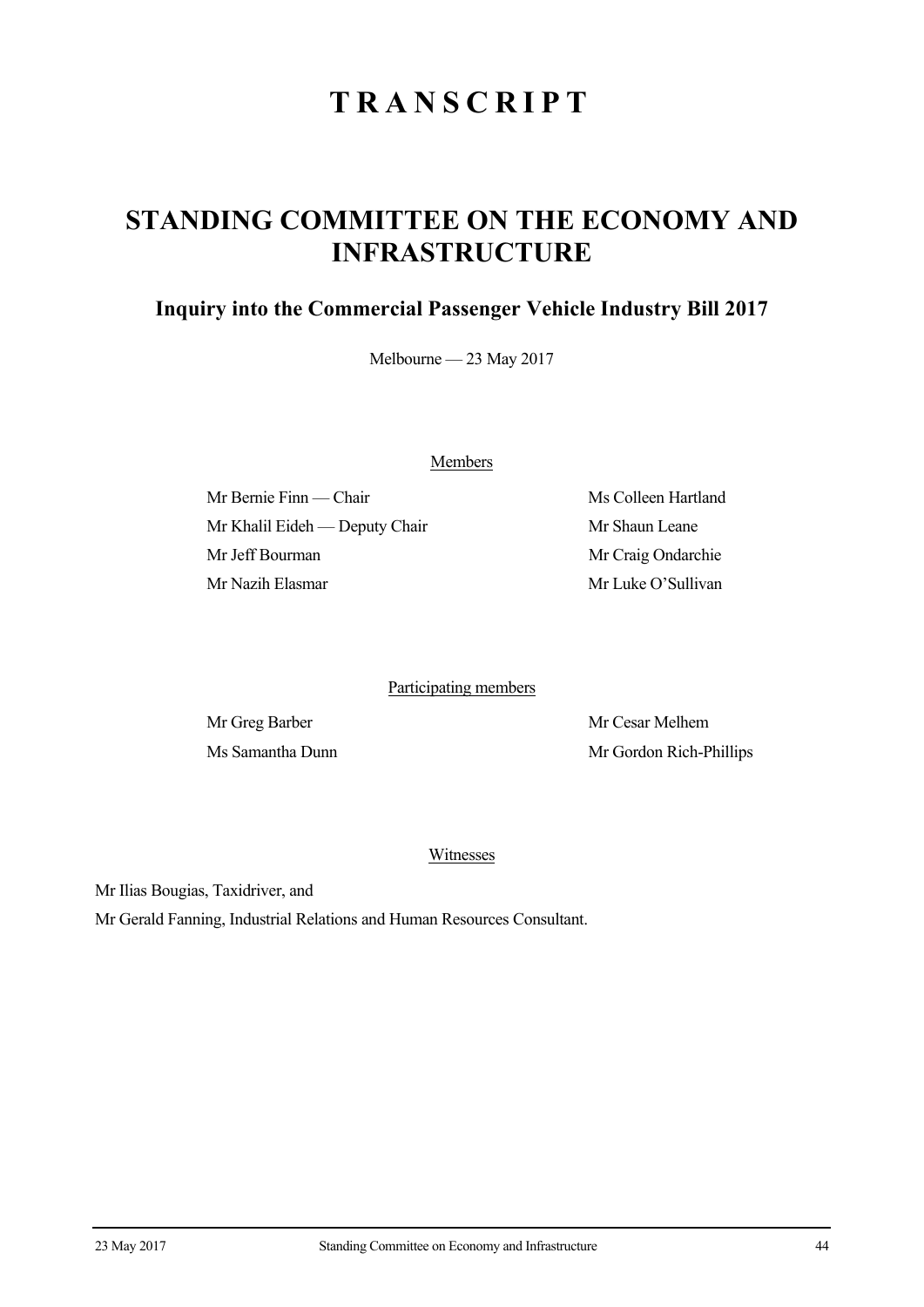**The CHAIR** — Welcome to you both. All evidence taken at this hearing is protected by parliamentary privilege. Therefore you are protected against any action for what you say here today, but if you go outside and repeat the same things, those comments may not be protected by this privilege; there is a fair chance that they will not be.

I ask you to make a contribution of, say, 5 or 10 minutes, and then we will open for questions.

**Mr BOUGIAS** — Good afternoon, Chair, and members of the committee. My name is Ilias Bougias. I am a former soldier and an officer cadet of the Australian Defence Force Academy. I am married, and we have four teenagers. I have been a full-time taxi operator and driver for the previous seven years, and preceding that I was a casual and part-time taxidriver. I have been in the motor vehicle industry for the last 20–25 years, ever since I left the military.

I am today representing those who cannot represent themselves, the men and women who wear blue and white shirts and drive a yellow car 12 hours a day to feed their families and keep a roof over their heads. I submit to you my opinion on the proposed deregulation of the taxi and hire car industry. I notice that I am the only Melbourne taxidriver who is to present to you, and for that I am deeply honoured.

I appear here today because I love our country, our state and our city, and I am extremely perplexed as to why this state government of the world's most liveable city can even contemplate instituting policies which will decimate our taxi industry as it is today and definitely not improve it. The effects will be far reaching and dangerous, and I will clarify these issues further in my submission.

I believe that the ridesharing and deregulation legislation is deeply flawed and that its repercussions have not been fully contemplated and, more importantly, comprehended by the government of our great state.

Firstly, some economics. I will start with the economics and revenue implications to the State Revenue Office. I will use just the industry in greater Melbourne as my example. Currently the Taxi Services Commission has approximately 1400 metropolitan taxi licences that it leases to the industry at an annual rate of \$23 000 each. These leases have now just been cancelled. That is a net loss to the State Revenue Office of \$32 200 000 per year. There are approximately 5109 metropolitan licences, including the 600 green tops — the part-time taxis. These taxis pay an annual Victorian registration fee of \$2900 per annum. That equates to \$14 800 000-odd, and hence the State Revenue Office and VicRoads will fail to receive those funds annually.

Shortly this will be reduced to a normal car registration fee of \$700, and the Taxi Services Commission fee of \$550. That equates to just \$6 380 000-odd. So just on that figure alone the state is dropping \$8 430 000. The 600 green top taxis I mentioned pay an annual licence fee of \$8500 each. That fee is also about to be cancelled; hence that equates to a loss to the TSC and the SRO of another \$5 100 000.

By my calculation, just on these figures alone, Victoria is about to lose \$45 million a year. Even if an extra 15 000 ridesharing vehicles joined the fleet, which is modelled, each paying their \$550 per annum, the loss would only be reduced by \$8 250 000. So we are looking at a \$37 million loss. Please bear in mind that these figures are only from greater Melbourne, and I have no knowledge of the country taxi industry at all. Hence I do not feel qualified to speak about it. I do, however, know that Bendigo Taxis have just announced that they will not be able to provide a wheelchair accessible taxi service on weekends after a certain hour. This will most likely flow into other hours and days of the week. I need not mention the effects that will have on the aged and infirm in the Bendigo area and obviously other parts of country Victoria as it seeps through.

This leads me to my next point. I have seen nothing in the proposed legislation or any regulation that accommodates the needs of the elderly, infirm or disabled. The most important part of my industry's role is to look after those who need us most. My two most favourite customers are a 91-year-old gentleman who served in the Royal Australian Navy during World War II and a 75-year-old lady who suffers from cerebral palsy and up until recently was a court stenographer in every single one of our jurisdictions. Nowhere in these proposed changes have I seen any mention whatsoever of the M40 taxi card, wheelchair accessible taxis or the safety, security and comfort of passengers and drivers.

Taxis currently have cameras, back-to-base communications, GPS tracking services and driver duress alarms. They also have communications with their network service providers — as in voice communications. All these are accessible to the Taxi Services Commission and the police at any one time. There is no mention of these in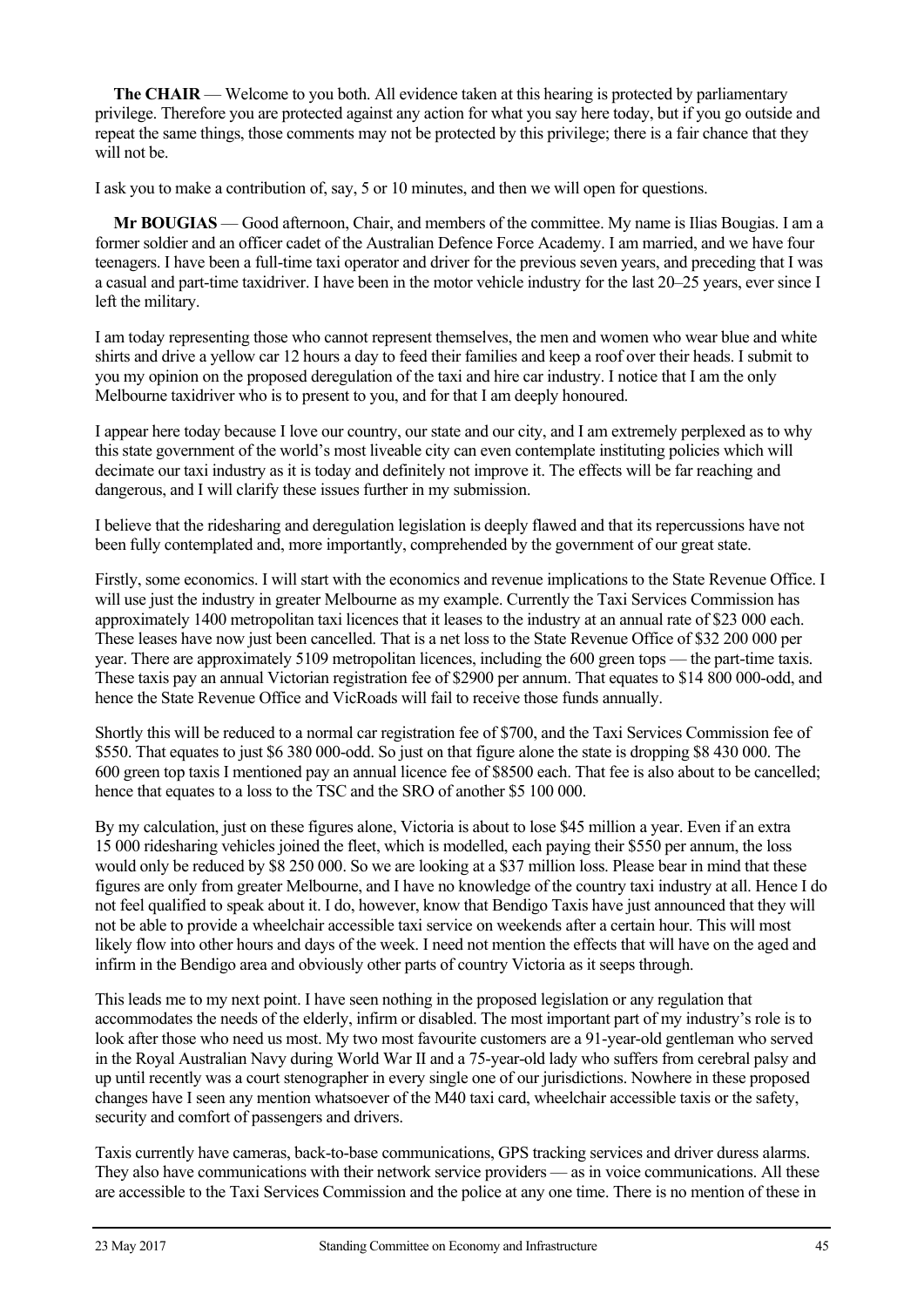the proposed legislation, and their absence in the legislation and regulation indicates to me that the government expects that there will not be any required in the future. This action is foolhardy, negligent in the extreme and would undoubtedly leave the government and its bodies wide open to extensive litigation by aggrieved parties in the future — God forbid.

The yellow office, as I call it — the taxi — is also an emergency service. Thousands of times a day it takes people to and from hospitals and doctors' appointments at a minuscule cost compared to what it would cost the ambulance service in Victoria to do so. On numerous occasions accountable and responsible drivers have gone above and beyond the call of duty to care for passengers and their needs. This is solely because the cars are liveried, the drivers are recorded, they are monitored and the drivers are accountable to you — the state of Victoria.

Many times the yellow office has been the first car at the scene of an emergency, and more often than not the driver performs admirably, above and beyond the call of duty for the reasons I have just expressed. Babies have been delivered by taxidrivers. People have been stopped from jumping off bridges because of taxidrivers. Injured people have been pulled from mangled cars because of taxidrivers. I know this because it has happened to me on four separate occasions.

My next point — let's discuss this ridiculous \$2 levy. Why should the Victorian public, our visitors and our tourists be forced to bear the follies of this government's actions? Purposely destroying a multibillion-dollar industry and then expecting the industry's clients to compensate that industry is ludicrous. The sheer mention of a \$2 levy should be scoffed at and removed from every document in this noble building. Why should an 87-year-old infirm, aged pensioner, Mrs Smith from Wangaratta, be forced to pay an extra \$2 per trip to go to and from the shop three days a week? One, can she afford it, and two, will there even be any taxis to actually charge her that \$2 in the future?

Let's talk about this levy and how it will be collected. Multinational corporations registered in offshore tax havens generally do not reveal such data to state revenue offices, neither do some people in the industry. The SRO has serious concerns about whether any information they receive will be accurate. Senior officials within this office have expressed this belief to me.

I fail to see how these proposed changes assist myself or any of my 16 000 full-time and 10 000 part-time colleagues. This bill encourages a fourfold increase of the fleet, hence reducing all our incomes by a minimum of 40 per cent. The accepted business model of the previous 50 years in Melbourne and in most western cities is that there has been one taxi for every 10 000 citizens. This bill guarantees that the existing model would be blown out of the water, hence making it unviable for anyone to call it a full-time career or business.

Greater Melbourne's taxi and hire car industry turns over approximately \$1.4 billion a year. It is a vital part of our economy. I cannot fathom how this government can contemplate sending a large proportion of these funds to multinational corporations who are registered in offshore tax havens. As our economy begins to struggle and as our debt and deficit increase, we need these funds here more than ever. I estimate that in excess of \$170 million will leave the Victorian economy every year, never to return, once and if these proposed changes are brought into effect.

This industry has been failed by successive governments. We have failed to enforce our existing regulations and legislation. As a perfect example, the Taxi Services Commission has a gazetted strength of between 32 and 36 inspectors. Currently I believe there are only 17, perhaps even less. Some of them themselves have told me that it is impossible to do their jobs, and they are truly fearful of a fourfold increase in the fleet.

Senior managers within the Victorian police force, acting senior sergeants and above, have told me the taxidriver accreditation and roadworthiness of taxis and ridesharing cars is not their primary concern and never has been. And yet they fear the day when 50 unregulated, unliveried and unregistered ridesharing cars are waiting in front of every single nightclub in Melbourne. I need not explain why.

Now, to my final point. Sixteen years ago the Department of Treasury and Finance commenced to look at deregulating the taxi and hire car industry. It had received departmental submissions from various stakeholders concerning the expected impacts of any proposed changes. DTF took the position of deregulation. The risk to government would have been the payment of compensation to taxi and hire car licence holders, and this would have imposed a heavy budgetary burden on the state government. Also, a drastic change to ownership laws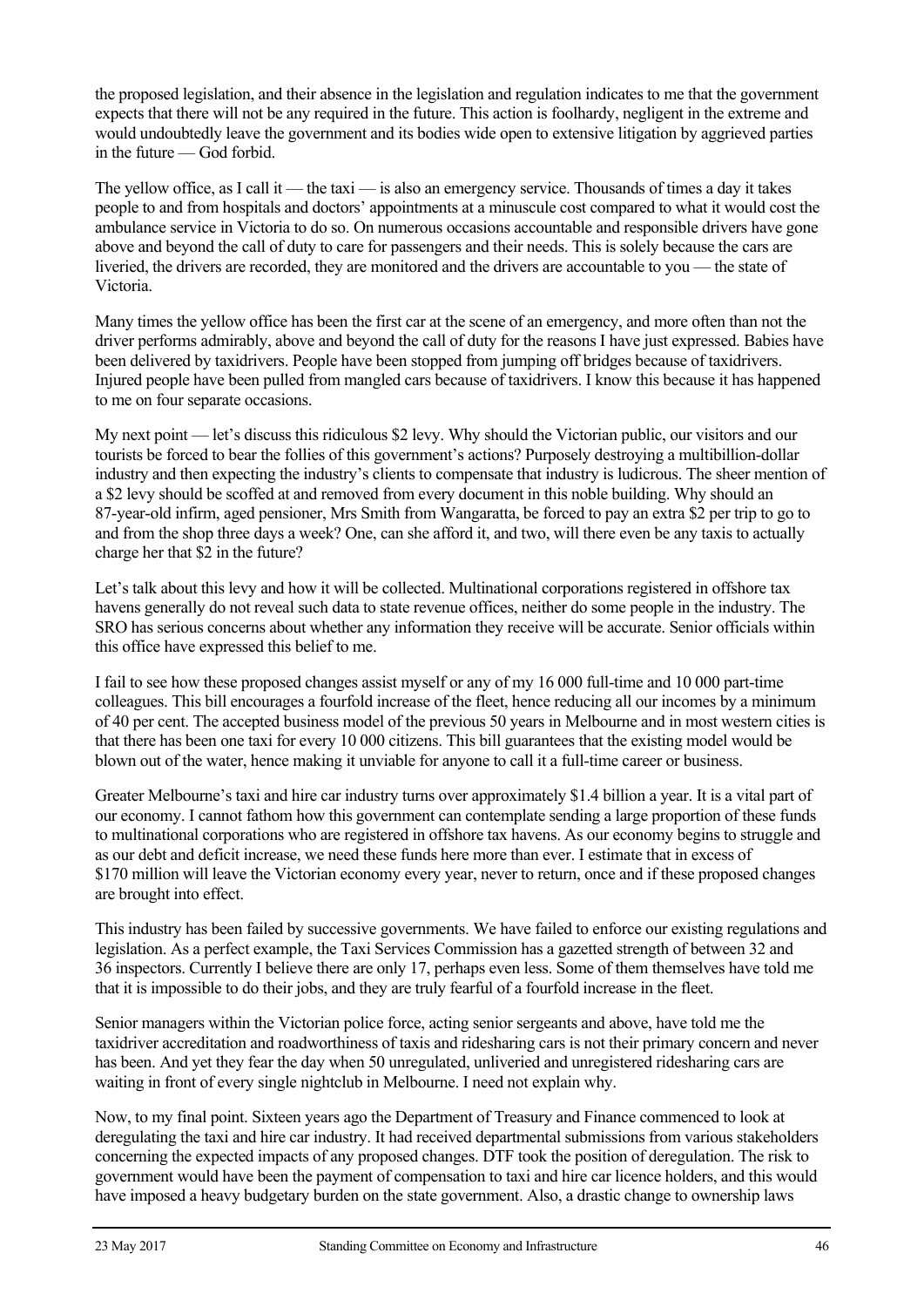would have meant a larger negative political burden that no government would willingly undertake. DTF concluded and advised prolonging these discussions between various groups and making them public, hence lengthening the process. This would have allowed market forces to drive the value of licences down, thus making it easier and cheaper for the bureaucracy and the government to achieve their aim.

The creation and introduction of the ridesharing applications enabled the bureaucrats, and the current government in power, to recommence this strategy a few years ago. Hence the introduction of Professor Allan Fels to our industry. Being a Brunswick boy and a one-eyed Carlton supporter, one of my favourite Australian sayings is, 'You do not move the goalposts during the middle of the game'. It seems to me that this is precisely what the government and the bureaucracy are intending on doing.

You all know that I lease my licence and hence have no capital skin in this game, but I am honour-bound to say something and to say it firmly: the proposed changes mean that this government is forcefully acquiring assets that were bought under a set of rules that have been in existence since the 1950s. This will destroy entire families. It is nothing but an outright and blatant attempt at theft. To give someone only a miserly 10 or 20 per cent of an asset's true value can only be described as that — theft. An asset can be described as something that a bank can take a security on, which is precisely what has been occurring in this great state for the previous 50 years. I urge the government to think very, very carefully and tread very softly. It will be stealing people's assets, livelihoods and superannuation and making their retirements, which they had planned for, precarious and insecure, causing much anxiety in their old age.

You have just met some lawyers, and there are at least two other firms who are preparing litigation, and I know for a fact that the state insurance office has already briefed its reinsurers and what may soon occur. Their depth of cover is only \$2.5 billion, and it is only a drop in the bucket. I as a taxpayer do not wish to foot the bill for yet another disastrous governmental decision.

So far, what I know of, three men have taken their own lives, two have died of fatal heart attacks, eight have survived heart attacks, one has had a stroke, 11 homes have been repossessed, numerous families have broken up — all this has been caused solely because of this legislation and the careless wish to disregard and deregulate this industry. If the government believes that it cannot afford to purchase the licences back at their true values, I suggest that it withdraws the bill. It should also consider the cost and implications of possible litigation should these bills be passed by this noble Parliament. Every licence has the same value, and every licence should be acquired by the government at the same value as every other one, not this ridiculous proposal that is currently before Parliament. I know for a fact that the government does not wish to pay the fair market value for these licences because my own distant relevant, Minister Jenny Mikakos, told a colleague of mine, Dr Linda De Melis, that it would be too expensive to do so. Hence I implore you to stop this legislation proceeding through Parliament. Nothing will be achieved by stealing the assets of hardworking Victorian families and reducing their incomes to nothing but near enough to the poverty line.

The social cost will be horrendous, and the legal cost of litigation and compensation to the aggrieved parties will be too great a burden for any government to incur. I have seen too much death and violence recently, and I do not want to see anymore. I know the mental health of many in my industry is at breaking point, and I fear what may occur. I have personal experience of numerous conversations with good, honourable men who are in this room who have never done a thing wrong in their lives aside from parking and speeding tickets and who have told me that before they lose their licences, their homes and their families they will try to stop this in any way they can. I cannot be more subtle. There are 30 000 families involved in this industry. They vote, they remember and the ripple effect is electorally amazing — the law of unintended consequences.

I thank the committee for hearing me and for allowing me to speak to you today. I feel as though I have done my duty to my fellow citizens of Victoria and my colleagues in the transport industry. Good afternoon.

**The CHAIR** — Mr Fanning, do you have anything to add to that?

**Mr FANNING** — Yes, Chair and honourable members of the committee. My name is Gerald Fanning. I run a consultancy service. I have worked for both sides of the house on major projects over the years, but I mainly work in the commercial building industry and associated infrastructures. I was contacted a week before Easter by the Victorian — I cannot remember now; there are so many of them — and I went to a number of meetings with the various industry groups. They sought my views on the due process that has been engaged in to bring about the legislation and asked me to comment accordingly.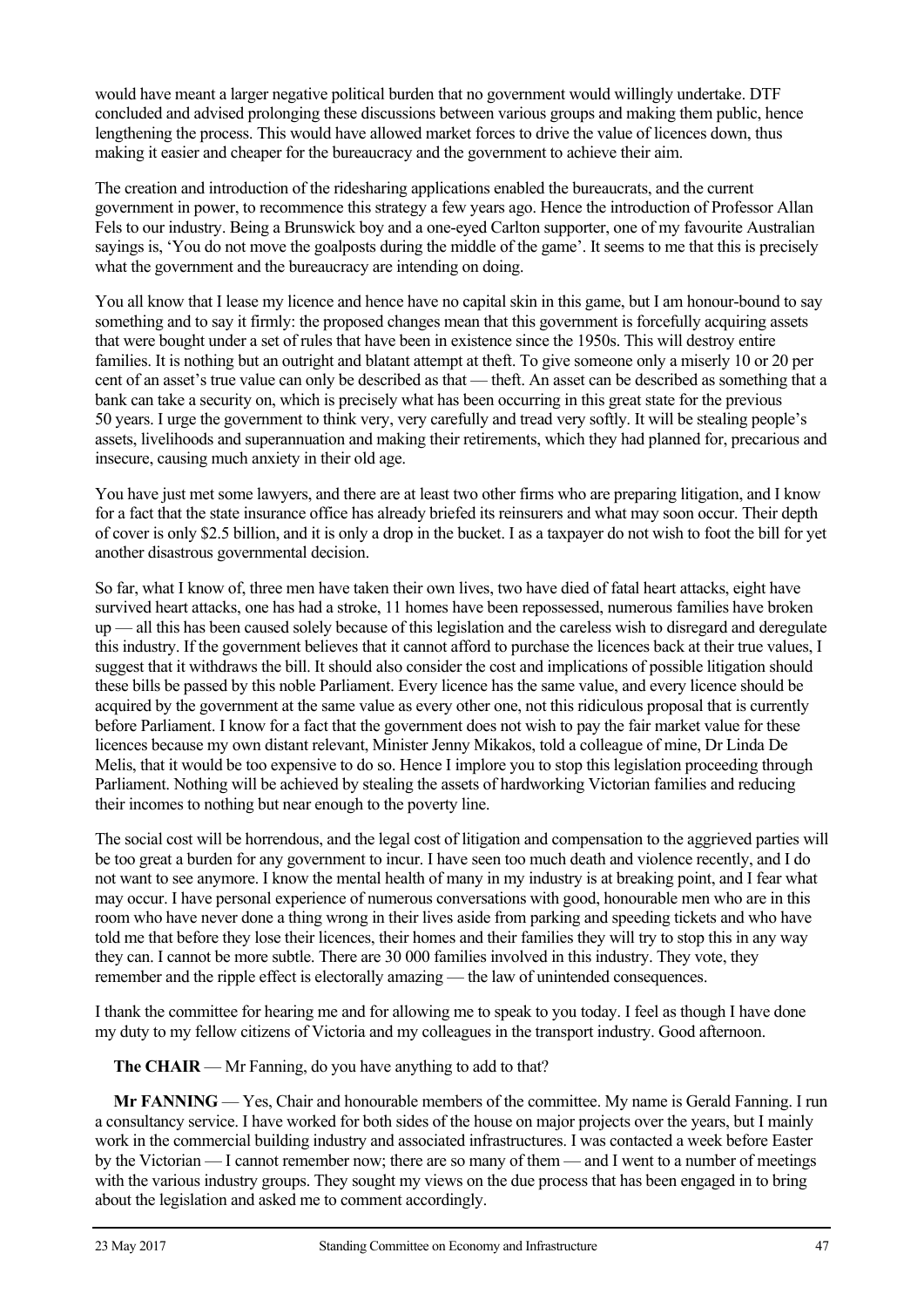I have titled the submission 'A fair go for the taxi industry'. Basically it is based upon the Australian term 'fair go' being iconic and resonant in Australian history and in Australian day-by-day grammar. It emerged with its current meaning — an equitable opportunity, a reasonable chance, even-handed treatment — in the shearers strike of 1891, which saw the defeat of the unions in that particular dispute but the subsequent birth of the Australian Labor Party.

This is the same Labor Party that has proposed the deregulation of an industry it controlled and subsequently regulated, leading up to and including the decision to deregulate it and offer a pittance for some licences but not others, all in the face of an entity that has entered the market in defiance of existing regulatory regimes. In recent years the fair go has become a contested term, one that can be claimed by all Australians regardless of wealth, background or political persuasion, so the current debate over the taxi industry's right to a fair go is as much a debate over claiming the values and history associated with the term as it is a debate about redefining the term in an Australia vastly different to the struggle of shearers in the late 19th century.

It is well established that the relationship between taxidrivers and taxi owners is one of bailor and bailee rather than employer and employee; however, this in itself distinguishes the taxi industry from a more traditional owner and contractor arrangement. Drivers pay the owner as opposed to a client paying a contractor. Unless the driver obtains work, the owner has no income other than by driving himself or herself. The owners, through separate contractual arrangements, set up systems that help solicit work for the driver and contribute to their own income. In that sense, although not meeting the legal tests found in employment law or workers compensation law, the drivers are workers relying on their own skill and labour to earn a living and also to earn a living for the owner. This contrasts with Uber, which claims to be merely setting up a connection between a car owner and a passenger. The driver is usually the owner, but if an owner engages another person to drive, that does not constitute a bailment arrangement but a contract for services, which is regulated by the common law.

In the case of taxis, as opposed to Uber, the income of both the driver and the owner, both of whom can be described as workers in the commonly understood sense of the word — that is, the pub test, so popular amongst politicians nowadays — is entirely dependent on the existence of a licence issued by the government. By reducing the number of such licences, the regulatory authorities — that is, the government — have taken a definite step to deny these workers the ability to earn their living using the skills and assets acquired, in many cases, over a lifetime

In these circumstances equity demands that owner and driver be adequately compensated for the denial of their future earning capacity. This is made all the more pressing by the failure of the authorities to regulate Uber from the outset. Our submission seeks the upper house to hold the subject legislation until such time as due process evaluates the compensation payable for each licence and, importantly, establishes a level playing field for all competitors in the industry. I thank the committee for their time today.

**The CHAIR** — Thank you very much indeed. You have told us today that you represent the grassroots of the taxi industry, if you like — the drivers — and you said you fear what is going to happen if this legislation is passed in its current form. What exactly do you fear? What you think will happen?

**Mr BOUGIAS** — An excellent example, Mr Finn, is the fact that they tried to storm the steps of Parliament only three weeks ago. When somebody loses their home, their business, their family, under the tremendous stress that they have been under for the previous four years, I really do fear that acts of violence may become very evident, let alone what they will do to themselves.

**The CHAIR** — So acts of violence against — —

**Mr BOUGIAS** — I do not know, but I can tell you, having seen how angry they are and having held many of them in my arms as they cried at the taxi rank at the airport, having seen them talk to me about a fellow driver passing away last week at the toilet ranks at the airport, knowing full well that the heart attack was caused by the stress that he was under, the emotions are just building up. That is the scenario that we are under. I know chaps — there is one in the room right now who owes \$800 000 on one taxi and one house. He is going to lose both very shortly. What will he do with his two or three kids and his wife?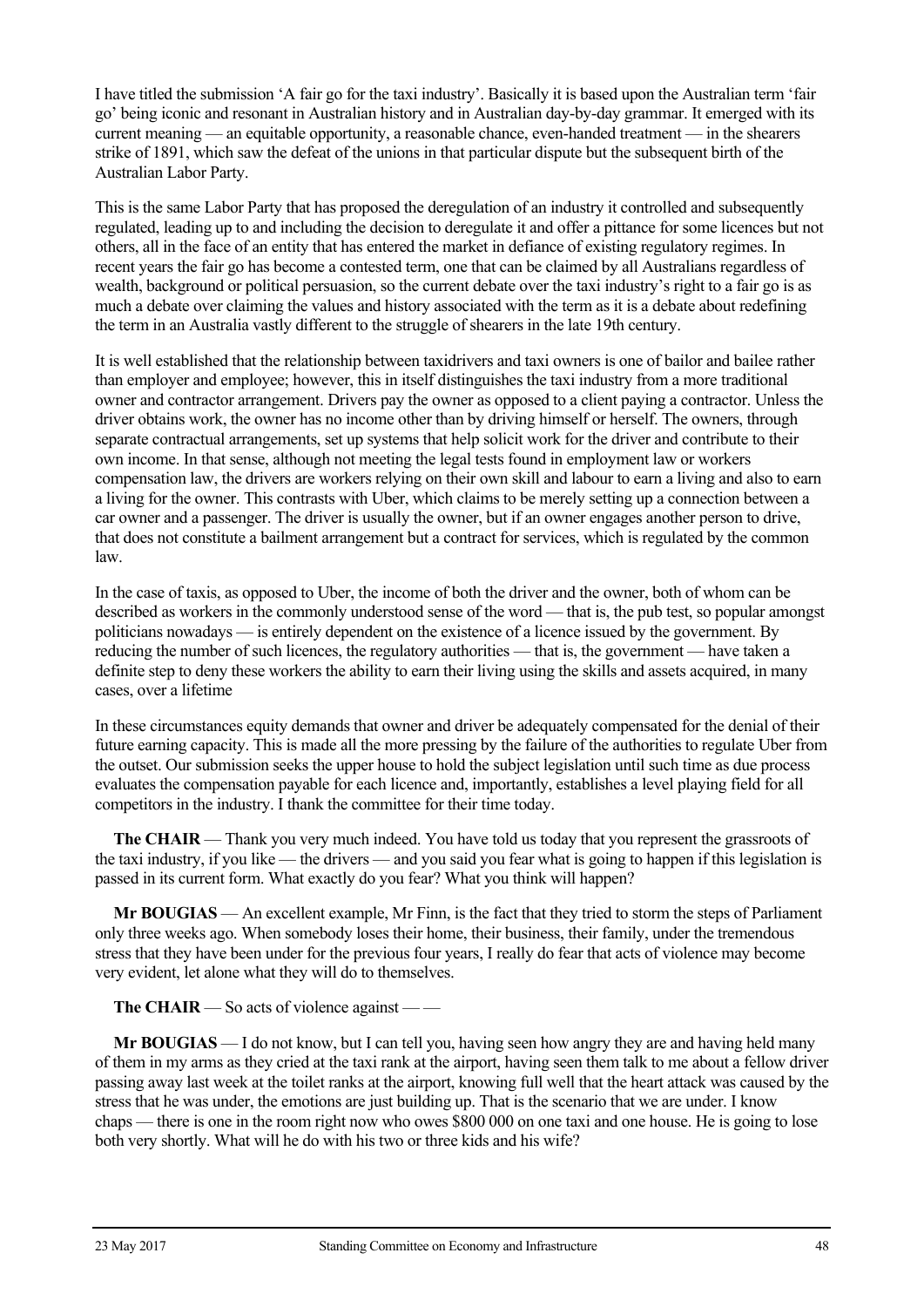**Ms DUNN** — Thank you both for your presentation today. I just had a couple of things. You talked about the \$2 levy and why should passengers be forced to pay that cost. Do you think that cost should be one that is borne across the state by all taxpayers, then? Where should the funding for compensation come from?

**Mr BOUGIAS** — In my humble opinion, Ms Dunn, I do not think that the state should compensate taxidrivers by simply doing one thing. Let them keep their licences.

**Ms DUNN** — I guess there is an interplay in that in relation to the value of licences dropping, which probably has impacted on ridesharing services coming into the state. If you think that taxidrivers should keep their licences, are there other mechanisms as well, because essentially it looks like the level of the value of licences is on a downward trajectory?

**Mr BOUGIAS** — Correct. Let us look at it as a perfect scenario. There are 4.6 million people living in Victoria. There should only be 4600 taxi licences, not 20 000, 25 000 or 30 000 full-time or part-time licences. You do not need multinational corporations employing people at \$6 to \$13 an hour to drive people from East Melbourne to the city every 3 hours so that they work like slaves. What has been happening is that these people's income has gone from one amount to this amount. That is why the room is so full. Get rid of the illegals, monitor the industry properly, supervise them, employ plenty of Taxi Services Commission inspectors, keep the industry professional, make sure they are all well dressed, their cars are roadworthy, their cars are modern, create pride in the fleet, and the world's most livable city will have the world's greatest taxi industry, same as the boys in London.

**Ms DUNN** — Just as a follow-up — and it is probably to Mr Fanning this time — you talked about essentially evaluating the compensation level. I am just wondering if you can expand on what you think that might look like.

**Mr FANNING** — Perhaps if I go back to the beginning of the matter — and understand that I have only been involved for about six weeks — as I stated, in my previous career I worked for governments and in 1983 I had the privilege of assisting the minister for transport of the day in introducing the new Transport Act. Very interestingly, that act included for the first time a definition of consultation — that consultation should occur at the contemplative stage. The feeling of everyone I have spoken to in the industry is that that did not occur, because if that had occurred you would have had a due process come out of it because it would have been at the contemplative stage which everyone understood and everyone participated in. They might not be happy with the outcome, but at least they were party to it and they owned it. That is the answer, Ms Dunn. I cannot put it any other way. It would have evolved, as all restructuring evolves in major industries, and I have been a party to so many of them. You can handle them if you consult at the contemplative stage. I learned that lesson in 1983 and have practised it ever since. It works.

**Ms DUNN** — There is only one other question I had, and it might be for Ilias. We had another witness talk about the market failure in relation to wheelchair-accessible taxis and providing services to people with a disability. I just wondered if you had any observations around that and whether you agree with that sentiment as well.

**Mr BOUGIAS** — I do, because for the Taxi Services Commission to actually get people to drive and own wheelchair-accessible taxis requires those people to be incentivised. That incentive now appears to be leaving, and I know for a fact that many of the chaps who have got wheelchair-accessible taxis are handing them back. They are not interested in driving them anymore because there is no income in it for their families. And if they are driving them, they are all hanging around at the airport taxi rank hoping to get large families coming backwards and forwards.

**Mr BOURMAN** — Gerald, here is a question that I just thought of. Most drivers, as I understand, are generally not the licence-holders, so there will be people that lose their jobs as a result of this.

**Mr FANNING** — Yes.

**Mr BOURMAN** — And under current Victorian law and general decency there will also have to be redundancy payments and things like that as people lose their jobs. Is that fair to say so far? There is an unpaid cost here to the businesses that may or may not survive, but to do the right thing by the workers at the end as the industry contracts it could well continue or hasten the push to the end.